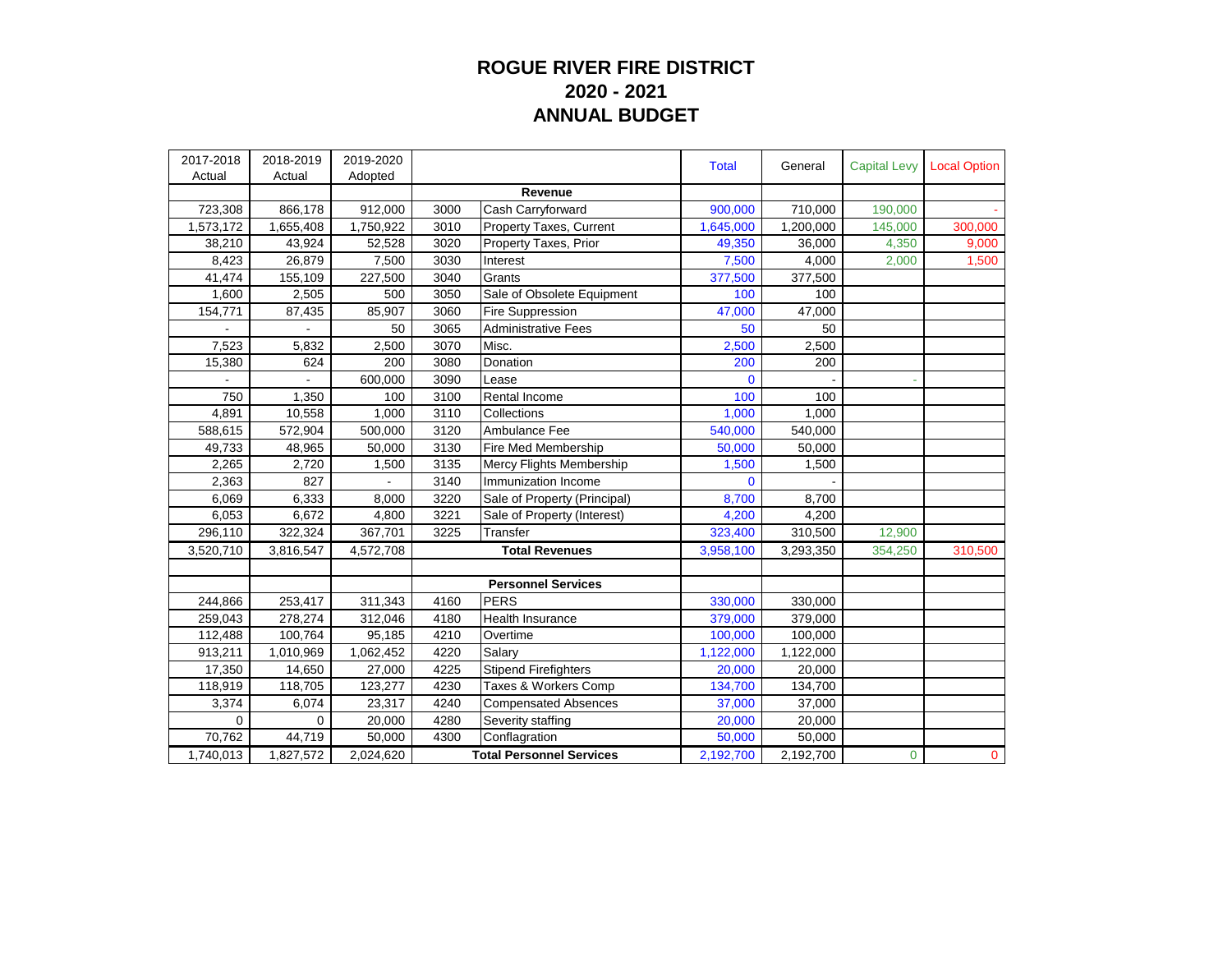## **ROGUE RIVER FIRE DISTRICT 2020 - 2021 ANNUAL BUDGET**

| 2017-2018<br>Actual | 2018-2019<br>Actual | 2019-2020<br>Adopted |      |                                       | <b>Total</b> | General | <b>Capital Levy</b> | <b>Local Option</b> |
|---------------------|---------------------|----------------------|------|---------------------------------------|--------------|---------|---------------------|---------------------|
|                     |                     |                      |      | <b>Materials &amp; Services</b>       |              |         |                     |                     |
| 12,430              | 12,004              | 13,220               | 5010 | Office Supplies                       | 14,500       | 14,500  |                     |                     |
| 1,037               | 1,545               | 1,850                | 5020 | Advertisina                           | 725          | 725     |                     |                     |
| 21,104              | 24,248              | 19,160               | 5030 | Station Maintenance & Repair          | 18,640       | 18,640  |                     |                     |
| 18,975              | 20,385              | 21,750               | 5040 | Service Insurance                     | 24,750       | 24,750  |                     |                     |
| 31,005              | 31,190              | 30,000               | 5050 | Utilities                             | 30,000       | 30.000  |                     |                     |
| 19,298              | 22,148              | 30,000               | 5060 | Apparatus Fuel                        | 28,635       | 28,635  |                     |                     |
| 3,410               | 3,014               | 4,565                | 5070 | Dues & Membership                     | 4,600        | 4,600   |                     |                     |
| 1,649               | 1,115               | 2,100                | 5080 | <b>Bank Fees</b>                      | 2,100        | 2,100   |                     |                     |
| 61,557              | 31,855              | 38,800               | 5090 | Apparatus Maintenance & Repair        | 46,700       | 46,700  |                     |                     |
| 33,353              | 37,768              | 38,850               | 5100 | <b>Medical Supplies</b>               | 43,500       | 43,500  |                     |                     |
| 2,620               | 214                 | 750                  | 5110 | Misc.                                 | 750          | 750     |                     |                     |
| 1,016               | 984                 | 1,000                | 5130 | Civil Service Commission              | 1,000        | 1,000   |                     |                     |
| 4,947               | 7,112               | 6,700                | 5140 | Prevention                            | 7,800        | 7,800   |                     |                     |
| 18,232              | 34,986              | 68,550               | 5150 | Student/Sleeper                       | 45,700       | 45,700  |                     |                     |
| 34,513              | 43,414              | 59,100               | 5160 | <b>Contract Services</b>              | 87,150       | 87,150  |                     |                     |
| 0                   | 0                   | 1,000                | 5170 | Legal/Labor Negotiations              | 1,000        | 1,000   |                     |                     |
| $\Omega$            | 1,282               | 1,500                | 5180 | Elections                             | 2,000        | 2,000   |                     |                     |
| 19,097              | 25,708              | 37,900               | 5190 | Training, Travel, Lodging Exp         | 38,400       | 38,400  |                     |                     |
| 445                 | $\Omega$            | $\Omega$             | 5210 | Conference, Travel, Lodging           | $\Omega$     |         |                     |                     |
| 216                 | 237                 | 300                  | 5230 | <b>Operating Meeting Expense</b>      | 300          | 300     |                     |                     |
| 7,837               | 14,677              | 10,570               | 5250 | Uniforms                              | 7,350        | 7,350   |                     |                     |
| 20,786              | 21,542              | 16,325               | 5270 | Station Equip Maint & Repair          | 13,800       | 13,800  |                     |                     |
| 9.231               | 6,849               | 9,150                | 5280 | Incentives                            | 14,200       | 14.200  |                     |                     |
| 15,897              | 30,953              | 39,040               | 5310 | Apparatus Equipment & Supplies        | 48,300       | 48,300  |                     |                     |
| 4,284               | 3,580               | 7,300                | 5320 | Health & Safety                       | 19,500       | 19,500  |                     |                     |
| 64,503              | 66,439              | 70,000               | 5330 | <b>Communications Contracts</b>       | 70,000       | 70,000  |                     |                     |
| 24,232              | 13,705              | 25,825               | 5340 | <b>Protective Clothing</b>            | 22,009       | 22,009  |                     |                     |
| 431,674             | 456,954             | 555,305              |      | <b>Total Materials &amp; Services</b> | 593,409      | 593,409 | $\Omega$            | $\mathbf{0}$        |